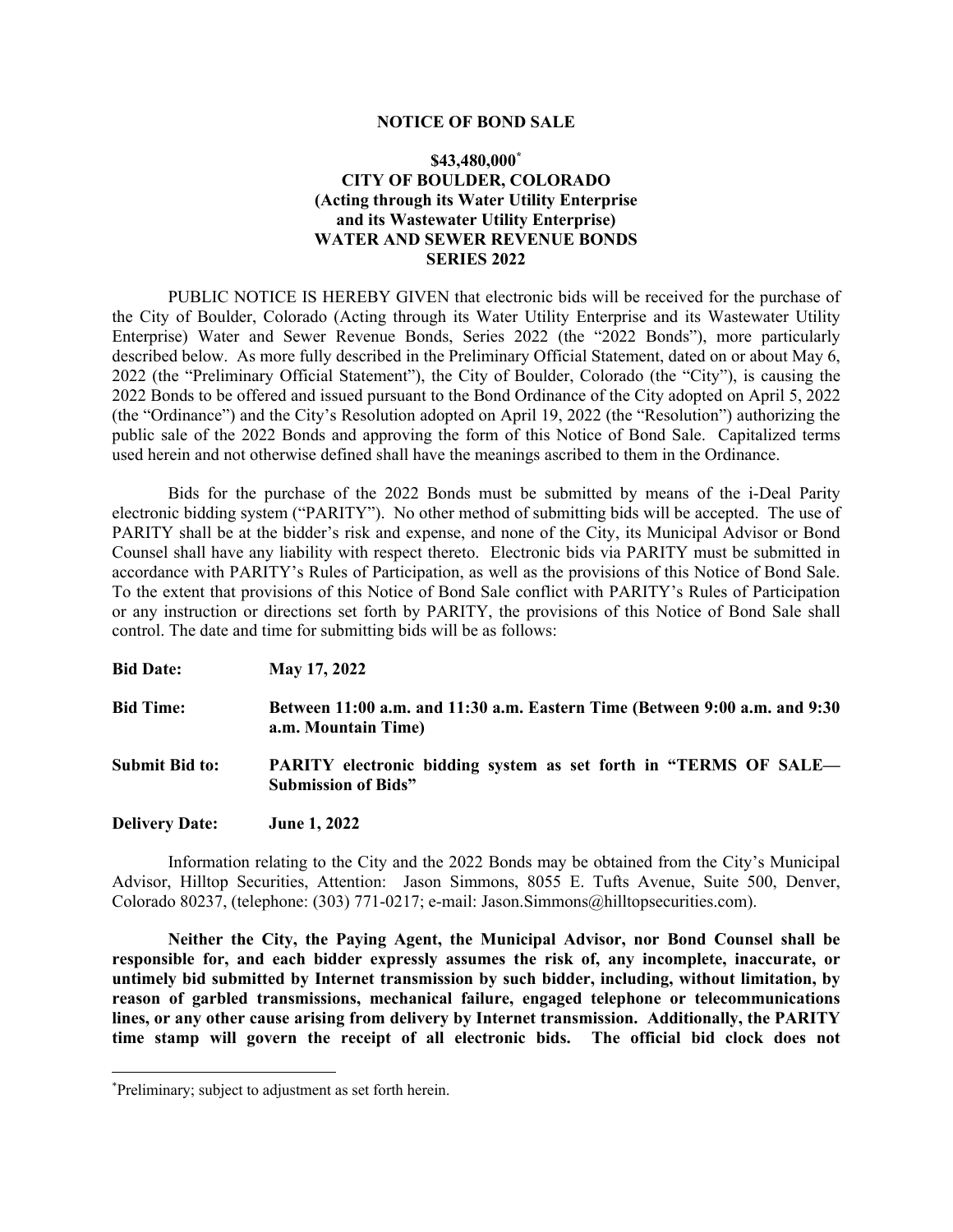**automatically refresh. Bidders must refresh the auction page periodically to monitor the progression of the bid clock and to ensure that their bid will be submitted prior to the termination of the bond sale. All bids will be deemed to incorporate the provisions of this Notice of Bond Sale.** 

**This Notice of Bond Sale and the information set forth herein are not to be treated as a complete disclosure of all relevant information with respect to the 2022 Bonds. The information set forth herein is subject, in all respects, to a more complete description of the 2022 Bonds and the security therefor set forth in the Preliminary Official Statement.** 

#### **BOND DETAILS**

*Terms*. The City of Boulder, Colorado Water and Sewer Revenue Bonds, Series 2022 will be issued in the aggregate principal amount set forth in the caption of this Notice of Bond Sale, and will be dated the date of delivery. The proceeds of the 2022 Bonds are being used to (a) construct, acquire, improve and equip certain capital improvements to the City's Water System and Sewer System; (b) purchase a reserve fund surety bond for the Reserve Fund; and (c) pay all necessary, incidental and appurtenant expenses in connection therewith, including the costs of issuance of the 2022 Bonds. Interest on the 2022 Bonds will be payable on each June 1 and December 1, commencing on December 1, 2022. The 2022 Bonds will mature on December 1 in each of the designated amounts and years as follows:

#### **Maturity Schedule\***

| <b>Maturity Date</b><br>(December 1) | Principal<br><b>Amount</b> |  |
|--------------------------------------|----------------------------|--|
| 2022                                 | \$2,140,000                |  |
| 2023                                 | 1,285,000                  |  |
| 2024                                 | 1,350,000                  |  |
| 2025                                 | 1,420,000                  |  |
| 2026                                 | 1,490,000                  |  |
| 2027                                 | 1,565,000                  |  |
| 2028                                 | 1,640,000                  |  |
| 2029                                 | 1,725,000                  |  |
| 2030                                 | 1,810,000                  |  |
| 2031                                 | 1,900,000                  |  |
| 2032                                 | 1,995,000                  |  |
| 2033                                 | 2,095,000                  |  |
| 2034                                 | 2,180,000                  |  |
| 2035                                 | 2,265,000                  |  |
| 2036                                 | 2,355,000                  |  |
| 2037                                 | 2,450,000                  |  |
| 2038                                 | 2,550,000                  |  |
| 2039                                 | 2,650,000                  |  |
| 2040                                 | 2,760,000                  |  |
| 2041                                 | 2,870,000                  |  |
| 2042                                 | 2,985,000                  |  |

<sup>\*</sup> Preliminary; subject to adjustment as set forth in "TERMS OF SALE— Adjustment of Principal Amount and of Maturities After Determination of Best Bid" herein.

 $\mathcal{L}_\text{max}$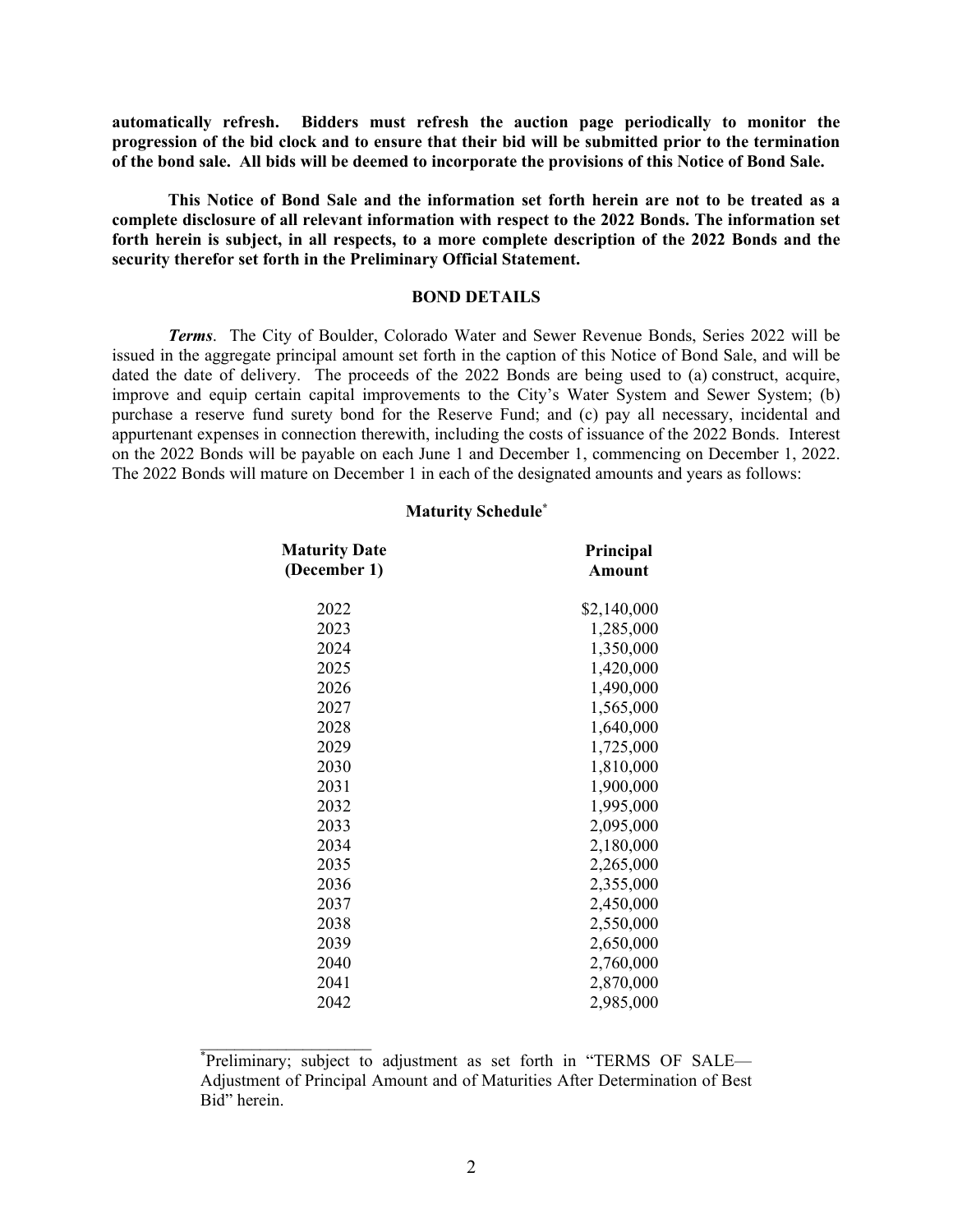The 2022 Bonds will be issued in registered form, in denominations of \$5,000 or integral multiples thereof. The 2022 Bonds will be issued in book-entry form utilizing the services of The Depository Trust Company, New York, New York ("DTC") as securities depository.

*Adjustment of Aggregate Principal Amount and of Maturities After Determination of Best Bid*. The aggregate principal amount and the principal amount of each maturity of the 2022 Bonds described above are subject to adjustment by the City, after the determination of the best bid. Changes to be made will be communicated to the successful bidder by the time of award of the 2022 Bonds, and will not reduce or increase the aggregate principal amount of the 2022 Bonds by more than 25% in total principal amount. The successful bidder may not withdraw its bid as a result of any changes made within these limits.

By submitting its bid, each bidder agrees to purchase the 2022 Bonds in such adjusted principal amounts and to modify the purchase price for the 2022 Bonds to reflect such adjusted principal amounts. The bidder further agrees that the interest rates for the various maturities as designated by the bidder in its bid will apply to any adjusted principal amounts designated by the City for such maturities.

*Amendment of Notice*. The date and time of the sale may be changed at the discretion of the City, and the City also reserves the right to make other changes to the provisions of this Notice of Bond Sale prior to the date and time of the sale; any such changes may be posted through PARITY. Prospective bidders are advised to check for such PARITY postings prior to the stated sale time.

*Interest Rates and Limitations*. Interest from the date of delivery of the 2022 Bonds will be payable on December 1, 2022, and semiannually thereafter on June 1 and December 1 in each year, as calculated based on a 360-day year of twelve 30-day months.

Only one interest rate shall be specified for any one maturity of the 2022 Bonds.

Each interest rate specified must be stated in a multiple of 1/8 or 1/20 of 1 percent per annum.

The maximum differential between the lowest and highest interest rates permitted for the issue is three percent (3.0%) (*i.e.,* the maximum rate of interest accruing on any 2022 Bond prior to its maturity may not exceed the lowest rate of interest accruing on any other 2022 Bond prior to its maturity by more than three percent  $(3.0\%)$ .

A zero rate is not permitted. No supplemental or "B" interest shall be allowed.

*Purchase Price.* The purchase price bid shall not be less than 100% of the par amount of the 2022 Bonds, nor will any net discount or commission be allowed or paid on the sale of the 2022 Bonds.

*Optional Redemption.* The 2022 Bonds maturing on and after December 1, 2033 are callable for redemption at the option of the City, in whole or in part in such order of maturities as the City shall determine and by lot within a maturity, on December 1, 2032 and on any date thereafter, at a redemption price equal to the principal amount thereof plus accrued interest to the redemption date.

*Term Bonds; Mandatory Sinking Fund Redemption*. A bidder may request that any 2022 Bonds be aggregated to form one or more term bonds. Any such term bond will be subject to mandatory sinking fund redemption in the same amounts and on the same dates as the 2022 Bonds would have matured if they were not included in a term bond. 2022 Bonds redeemed pursuant to mandatory sinking fund redemption will be redeemed at a redemption price equal to 100% of the principal amount thereof,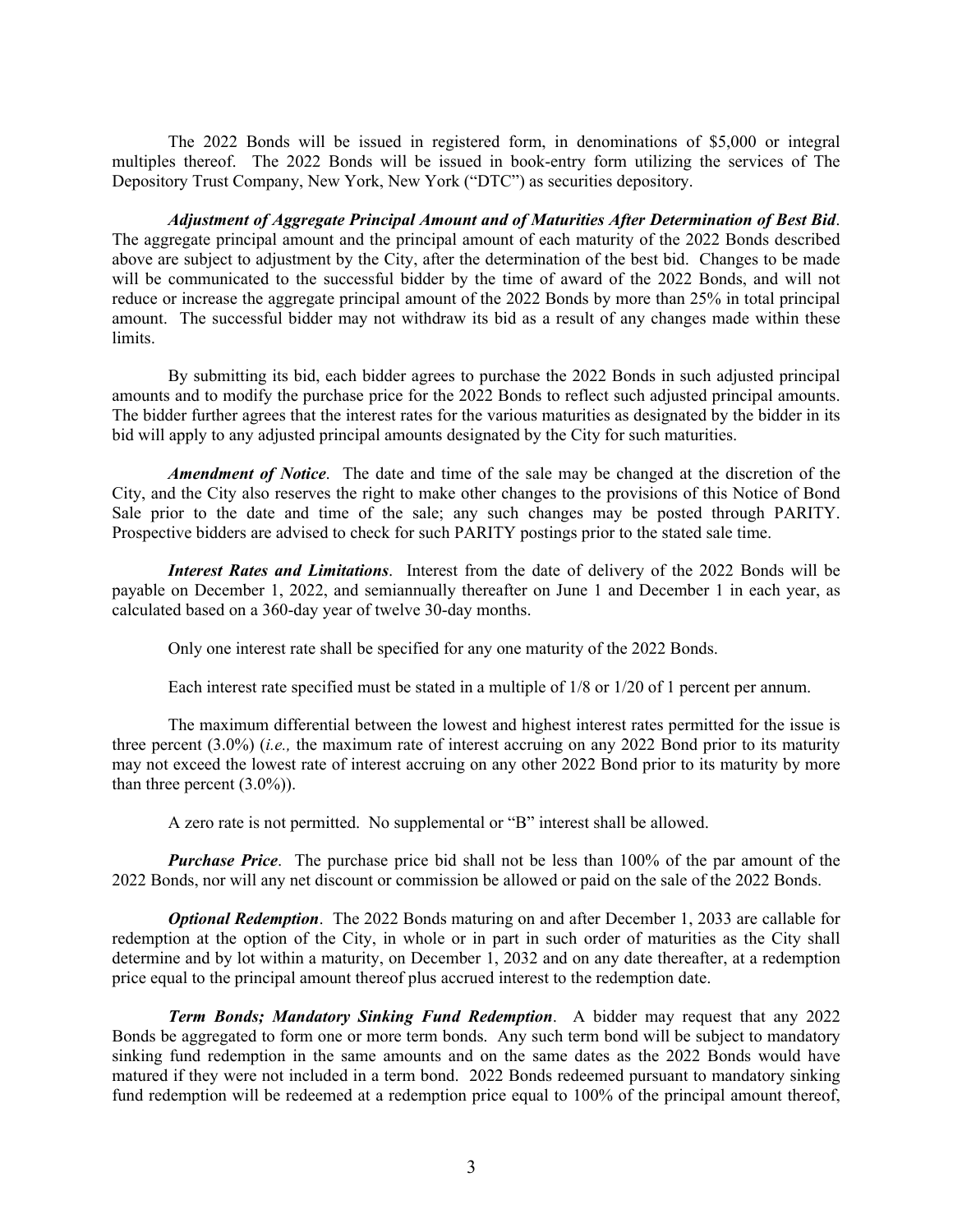plus accrued interest to the redemption date, in the manner as otherwise provided in the Ordinance. Any election to designate 2022 Bonds as being included in a term bond must be made at the time the prospective bidder submits a bid for the 2022 Bonds via PARITY. See "TERMS OF SALE—Submission of Bids."

*Security*.The 2022 Bonds will be payable from, and will constitute a first and prior (but not exclusive) lien on the Net Income (hereinafter defined) of the municipal Water System and the Sewer System (together, the "Facilities") and moneys on deposit in the Bond Fund and the Reserve Fund established and continued by the Ordinance. Net Income of the municipal Water System and Sewer System means the gross income derived from the operation and use of the Facilities as may be designated after the deduction of the operation and maintenance expenses as more fully described in the Ordinance and the Preliminary Official Statement with respect to the 2022 Bonds. Reference is made to the Preliminary Official Statement for a more complete description of the security for the 2022 Bonds.

*Reserve Fund*. A Reserve Fund is established by the Ordinance. Upon delivery of the 2022 Bonds, the City will utilize a reserve fund surety policy from Build America Mutual Assurance Company ("BAM") to fund the Reserve Fund in an amount equal to the Minimum Bond Reserve. The Reserve Fund will be used to pay debt service on the 2022 Bonds to the extent that the net income of the Facilities is insufficient therefor. Notwithstanding the foregoing, as further described in the Preliminary Official Statement, each holder of any of the 2022 Bonds shall, by its purchase of such 2022 Bond or 2022 Bonds, be deemed to have agreed that at such time as (i) each series of Parity Bonds issued by the City prior to the issuance of the 2022 Bonds is no longer Outstanding (through maturity, refunding, redemption, defeasance or otherwise) or (ii) in accordance with Section 11.01 of the Prior Ordinances, the holders of more than 50% of the remaining Outstanding Parity Bonds issued by the City prior to the issuance of the 2022 Bonds shall have consented to the following clauses (A) and (B) as proposed amendments to the Prior Ordinances, then: (A) the requirement of establishing or maintaining the Reserve Fund for the 2022 Bonds and the amount of the Minimum Bond Reserve, if any, for the 2022 Bonds shall be at the election of the City, in its sole discretion, and (B) the requirement in Section 7.03(e) hereof to establish and maintain a reserve fund, if any, for additional Parity Bonds and the minimum amount of any such reserve fund, if established, shall be at the election of the City, in its sole discretion.

*Additional Bonds; Outstanding Parity Bonds*. The Ordinance permits the issuance of additional bonds of the City, payable from a lien on the Net Income on a parity with, or subordinate to, the lien thereof of the 2022 Bonds. As of April 1, 2022, the following Parity Bonds are Outstanding and payable from the Net Income on a parity with the 2022 Bonds:

| <b>Outstanding Parity Bonds</b>                      | Principal<br><b>Outstanding</b><br>(4/1/22) |  |
|------------------------------------------------------|---------------------------------------------|--|
| Water and Sewer Revenue Refunding Bonds, Series 2012 | \$11,045,000                                |  |
| Water and Sewer Revenue Bonds, Series 2015           | 7,590,000                                   |  |
| Water and Sewer Revenue Bonds, Series 2016           | 25,935,000                                  |  |
| Water and Sewer Revenue Bonds, Series 2018           | 34,335,000                                  |  |
| Water and Sewer Revenue Refunding Note, Series 2020  | 4,635,000                                   |  |
| Total                                                |                                             |  |

*Rating*. S&P Global Ratings, a business unit of Standard & Poor's Financial Services LLC have assigned the 2022 Bonds a municipal bond rating of "AAA." See "RATING" in the Preliminary Official Statement.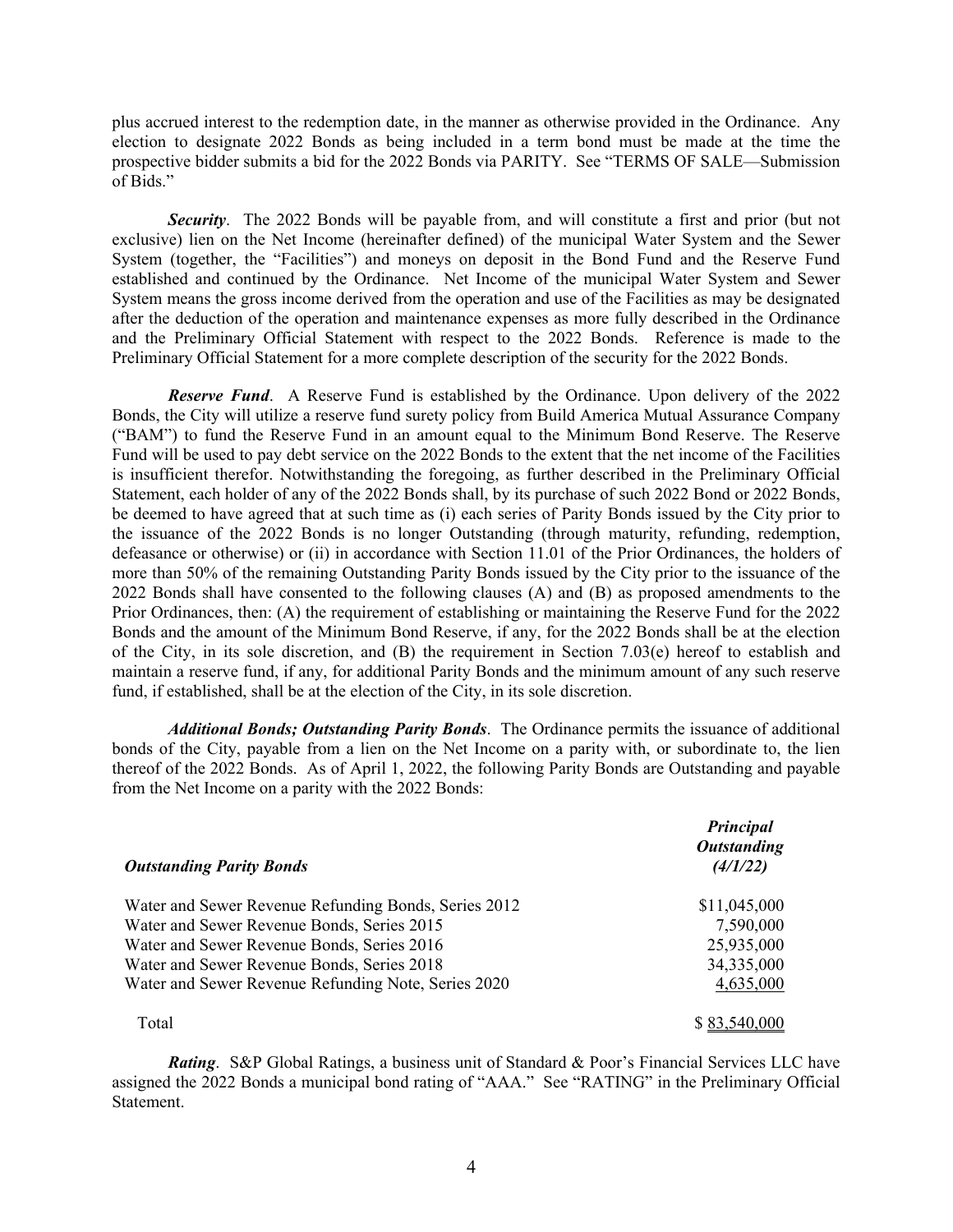*Authorization*. The 2022 Bonds are authorized to be issued by the Constitution of the State of Colorado, the Charter of the City, the laws of the State of Colorado, the Ordinance and the Supplemental Public Securities Act.

#### **TERMS OF SALE**

*Submission of Bids*. A prospective bidder must electronically submit a bid for the 2022 Bonds via PARITY. Bids may be submitted electronically via PARITY in accordance with this Notice of Bond Sale, until 9:30 a.m. Mountain Time, but no bid will be received after the time for receiving bids specified above. To the extent any instructions or directions set forth in PARITY conflict with this Notice of Bond Sale, the terms of this Notice of Bond Sale shall control. For further information about PARITY, potential bidders may contact the City's Municipal Advisor, Hilltop Securities, Attention: Jason Simmons, 8055 E. Tufts Avenue, Suite 500, Denver, Colorado 80237 (telephone: (303) 771-0217; e-mail: Jason.Simmons@hilltopsecurities.com, or PARITY at 1359 Broadway, 2nd Floor, New York, New York 10018, Telephone (212) 404 8153; Fax (212) 849 5021).

*Bidding Parameters*. Bidders are required to submit unconditional bids specifying the rate of interest and premium, if any, at which the bidder will purchase all and not less than all of the 2022 Bonds.

*Information Regarding Bids*. Bidders may change and submit bids as many times as they wish during the bidding. During the bidding, no bidder will see any other bidder's bid, but each bidder will be able to see its own ranking (i.e., "Leader," "Cover," "3rd," etc.).

*Bids Constitute an Irrevocable Offer*. Each bid submitted through PARITY shall be deemed an irrevocable offer to purchase the 2022 Bonds on the terms provided in this Notice of Bond Sale and shall be binding upon the bidder.

*Basis of Award*. The 2022 Bonds will be sold to the bidder offering to purchase the 2022 Bonds at the lowest true interest cost ("TIC"). The actuarial yield on the 2022 Bonds using the TIC method will be computed at that yield which, if used to compute the present value of all payments of principal and interest on the 2022 Bonds as of the delivery date of the 2022 Bonds (i.e., June 1, 2022), produces an amount equal to the aggregate bid price. Such calculation will be made based upon a 360-day year composed of twelve 30-day months and a semi-annual interval for compounding.

The winning bid will be indicated on PARITY and the auction results, as posted on such website, will be subject to verification by the City and the Municipal Advisor. The City and the Municipal Advisor will verify the auction results immediately following the close of the bidding period and notice of confirmation by the City and the Municipal Advisor of the winning bidder will be made by a posting on PARITY under the "Results" link.

### **If two or more bids have the same TIC, the first bid submitted, as determined by reference to the time stamp displayed on PARITY, shall be deemed to be the leading bid.**

*Sale Reservations*. The City reserves the right (a) to reject any and all bids for any 2022 Bonds, (b) to reoffer any 2022 Bonds for public or negotiated sale and (c) to waive any irregularity or informality in any bid.

*Good Faith Deposit*. A good faith deposit will not be required in connection with the submission of a bid for the 2022 Bonds. The winning bidder will be required to wire \$450,000 to the City as bid security by 3:00 p.m. Mountain Time on May 17, 2022. The City will provide wire instructions to the winning bidder. The bid security will be retained by the City and: (a) will be applied, without allowance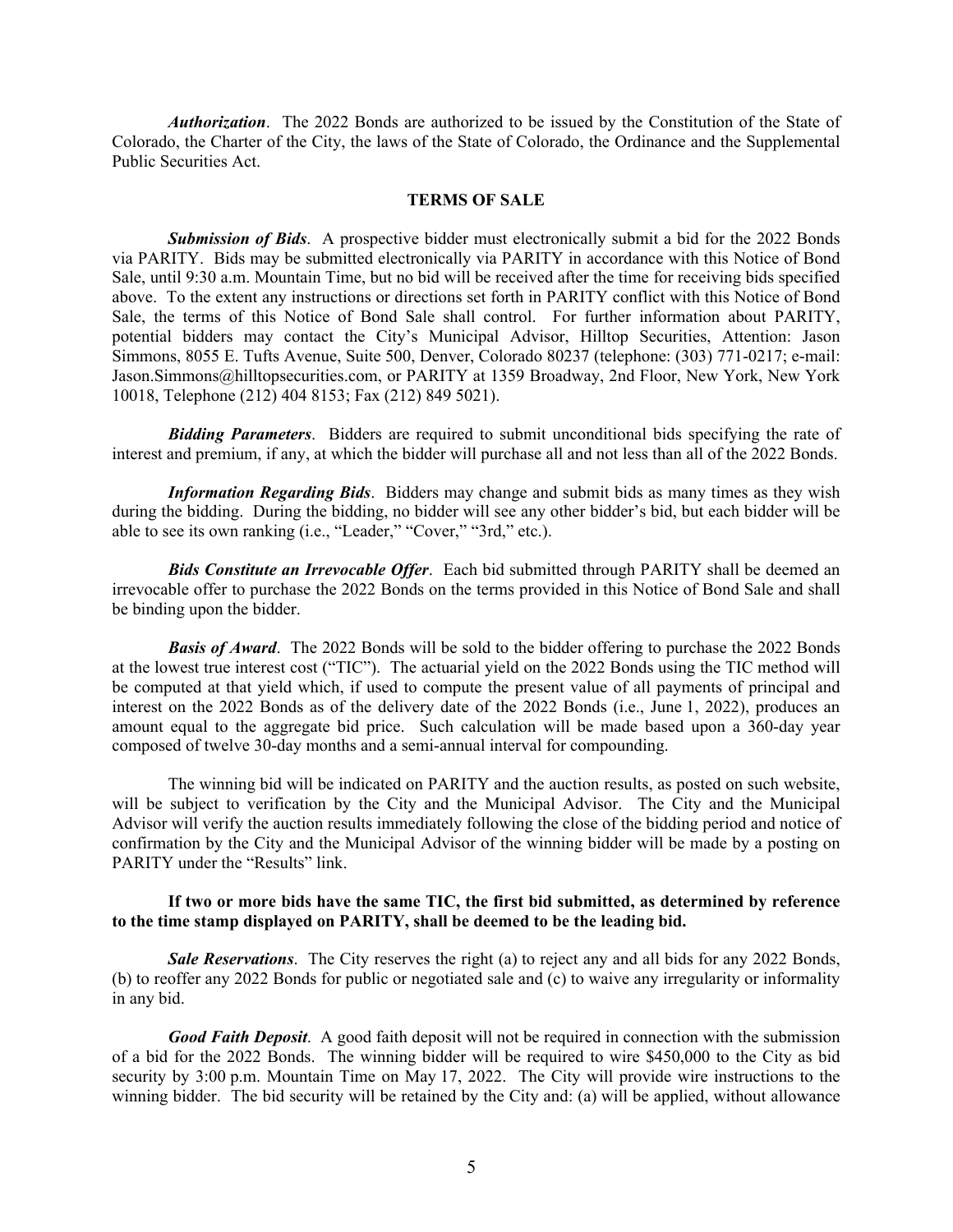for interest, against the purchase price when the 2022 Bonds are delivered to and paid for by such winning bidder; (b) will be retained by the City as liquidated damages if the bidder defaults with respect to the bid; or (c) will be returned to the bidder if the 2022 Bonds are not issued by the City for any reason which does not constitute a default by the bidder.

*Manner and Time of Delivery*. The 2022 Bonds will be delivered to DTC for the account of the winning bidder at the expense of the City on June 1, 2022 or such later date as the City and the winning bidder may agree. The winning bidder will not be required to accept delivery of the 2022 Bonds if they are not tendered for delivery by the City on June 1, 2022, or such later date as the City and the winning bidder may agree; provided that delivery of any 2022 Bonds is conditioned upon the receipt by the City of a certificate as to their issue price. See "—Establishment of Issue Price" below. Payment of the purchase price due at delivery must be made in Federal Reserve funds for immediate and unconditional credit to the City.

## *Establishment of Issue Price*

(a) The winning bidder shall assist the City in establishing the issue price of the 2022 Bonds and shall execute and deliver to the City at closing an "issue price" or similar certificate setting forth the reasonably expected Initial Offering Price (as defined herein) to the Public (as defined herein) or the sales price or prices of the 2022 Bonds, together with the supporting pricing wires or equivalent communications, substantially in the form attached hereto as *APPENDIX A*, with such modifications as may be appropriate or necessary, in the reasonable judgment of the winning bidder, the City and Bond Counsel.All actions to be taken by the City under this Notice of Bond Sale to establish the issue price of the 2022 Bonds may be taken on behalf of the City by the Municipal Advisor. At the written request of the City, Bond Counsel or the Municipal Advisor (including via e-mail), any notice or report to be provided to the City under this Notice of Bond Sale shall be provided to, as applicable pursuant to such written request, the City, Bond Counsel, or the Municipal Advisor.

(b) The City intends that the provisions of Treasury Regulation Section 1.148-1(f)(3)(i) (defining "competitive sale" for purposes of establishing the issue price of the 2022 Bonds) will apply to the initial sale of the 2022 Bonds (the "Competitive Sale Requirements") because:

- (1) the City shall disseminate this Notice of Bond Sale to potential Underwriters (as defined herein) in a manner that is reasonably designed to reach potential Underwriters;
- (2) all bidders shall have an equal opportunity to bid;
- (3) the City anticipates receiving bids from at least three bidders with established industry reputations for underwriting new issuances of municipal bonds; and
- (4) the City anticipates awarding the sale of the 2022 Bonds to the bidder who submits a firm offer to purchase the 2022 Bonds at the lowest interest cost, as set forth in this Notice of Bond Sale.

The City shall take all reasonable steps that are appropriate so that the initial sale of the 2022 Bonds to the Public will satisfy the Competitive Sale Requirements. Any bid submitted pursuant to this Notice of Bond Sale shall be considered a firm offer for the purchase of the 2022 Bonds, as specified in the bid.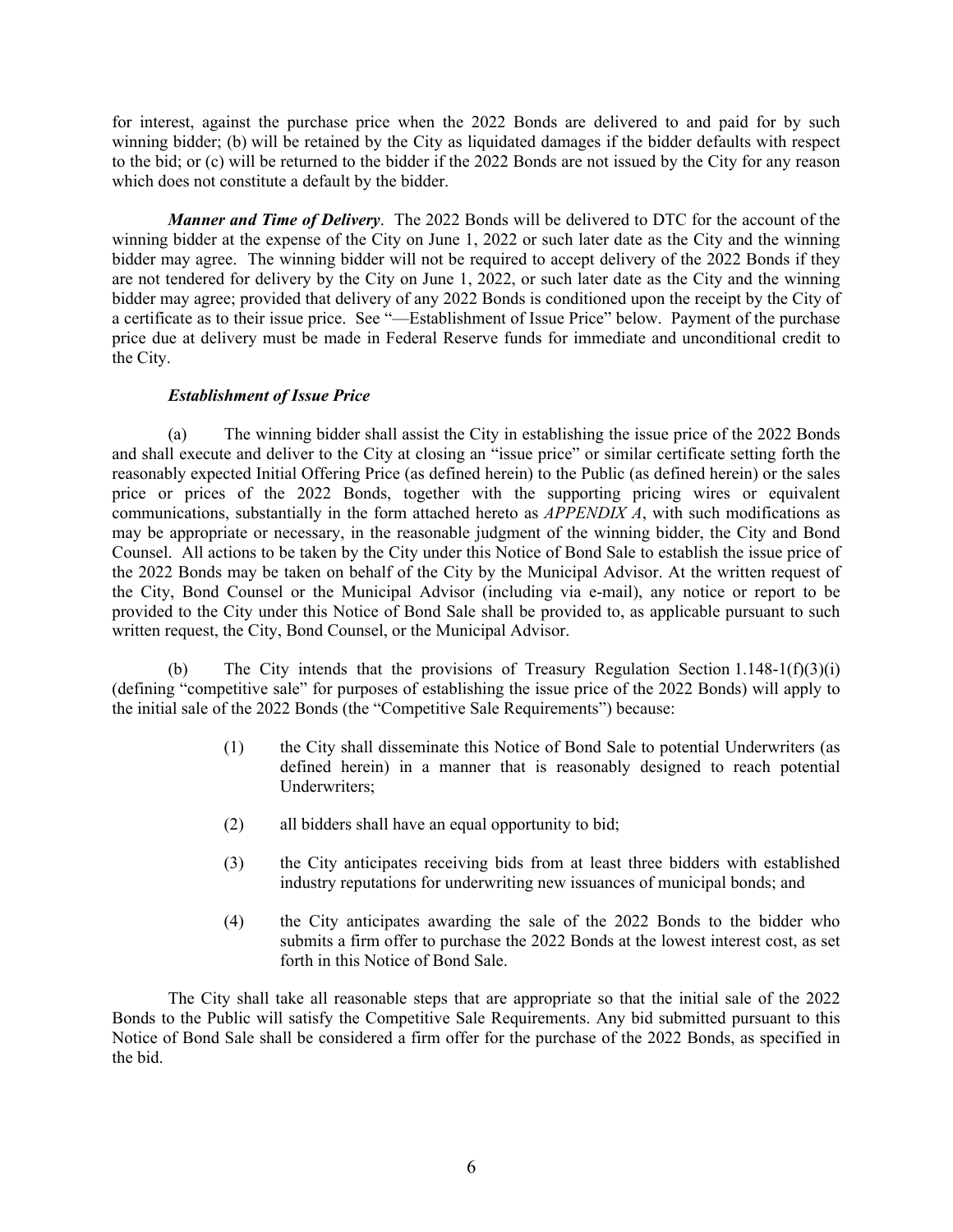(c) In the event that the Competitive Sale Requirements are not satisfied, the City shall so advise the winning bidder. The City may determine to treat (i) the first price at which 10% of a maturity of the 2022 Bonds (the "10% Test") is sold to the Public as the issue price of that maturity and/or (ii) the Initial Offering Price to the Public as of the Sale Date (as defined herein) of any maturity of the 2022 Bonds as the issue price of that maturity (the "Hold-the-Offering-Price Rule"), in each case applied on a maturity-by-maturity basis. The City intends to apply the Hold-the-Offering-Price Rule if the Competitive Sale Requirements are not satisfied but may, in its discretion, apply the 10% Test if necessary. The winning bidder shall advise the City if any maturity of the 2022 Bonds satisfies the 10% Test as of the date and time of the award of the 2022 Bonds. The City (or the Municipal Advisor) shall promptly advise the prospective winning bidder, at or before the time of award of the 2022 Bonds, which maturities of the 2022 Bonds shall be subject to the 10% Test or shall be subject to the Hold-the-Offering-Price Rule. **Bids will not be subject to cancellation in the event that the Competitive Sale Requirements are not satisfied. Bidders should prepare their bids on the assumption that all of the maturities of the 2022 Bonds will be subject to the Hold-the-Offering-Price Rule in order to establish the issue price of the 2022 Bonds.** 

(d) By submitting a bid, the winning bidder shall (i) confirm that the Underwriter(s) have offered or will offer the 2022 Bonds to the Public on or before the date of award at the offering price or prices (the "Initial Offering Price"), or at the corresponding yield or yields, set forth in the bid submitted by the bidder and (ii) agree, on behalf of the Underwriter(s) participating in the purchase of the 2022 Bonds, that the Underwriter(s) will neither offer nor sell unsold 2022 Bonds of any maturity to which the Hold-the-Offering-Price Rule shall apply to any person at a price that is higher than the Initial Offering Price to the Public during the period starting on the Sale Date and ending on the earlier of the following:

- (1) the close of the fifth (5th) business day after the Sale Date; or
- (2) the date on which the Underwriter(s) have sold at least 10% of that maturity of the 2022 Bonds to the Public at a price that is no higher than the Initial Offering Price to the Public.

The winning bidder shall promptly advise the City or the Municipal Advisor when the Underwriter(s) have sold 10% of that maturity of the 2022 Bonds to the Public at a price that is no higher than the Initial Offering Price to the Public, if that occurs prior to the close of the fifth (5th) business day after the Sale Date.

(e) If the Competitive Sale Requirements are not satisfied, then until the 10% Test has been satisfied as to each maturity of the 2022 Bonds, the winning bidder agrees to promptly report to the City the prices at which the unsold 2022 Bonds of that maturity have been sold to the Public. That reporting obligation shall continue, whether or not the closing date has occurred, until the 10% Test has been satisfied as to the 2022 Bonds of that maturity or until all 2022 Bonds of that maturity have been sold.

(f) The City acknowledges that, in making the representation set forth above, the winning bidder will rely on (i) the agreement of each Underwriter to comply with the Hold-the-Offering-Price Rule, as set forth in any agreement among underwriters and the related pricing wires, (ii) in the event a selling group has been created in connection with the initial sale of the 2022 Bonds to the Public, the agreement of each dealer who is a member of the selling group to comply with the Hold-the-Offering-Price Rule, as set forth in a selling group agreement and the related pricing wires, and (iii) in the event that an Underwriter is a party to a retail distribution agreement that was employed in connection with the initial sale of the 2022 Bonds to the Public, the agreement of each broker-dealer that is a party to such agreement to comply with the Hold-the-Offering-Price Rule, as set forth in the retail distribution agreement and the related pricing wires. The City further acknowledges that each Underwriter shall be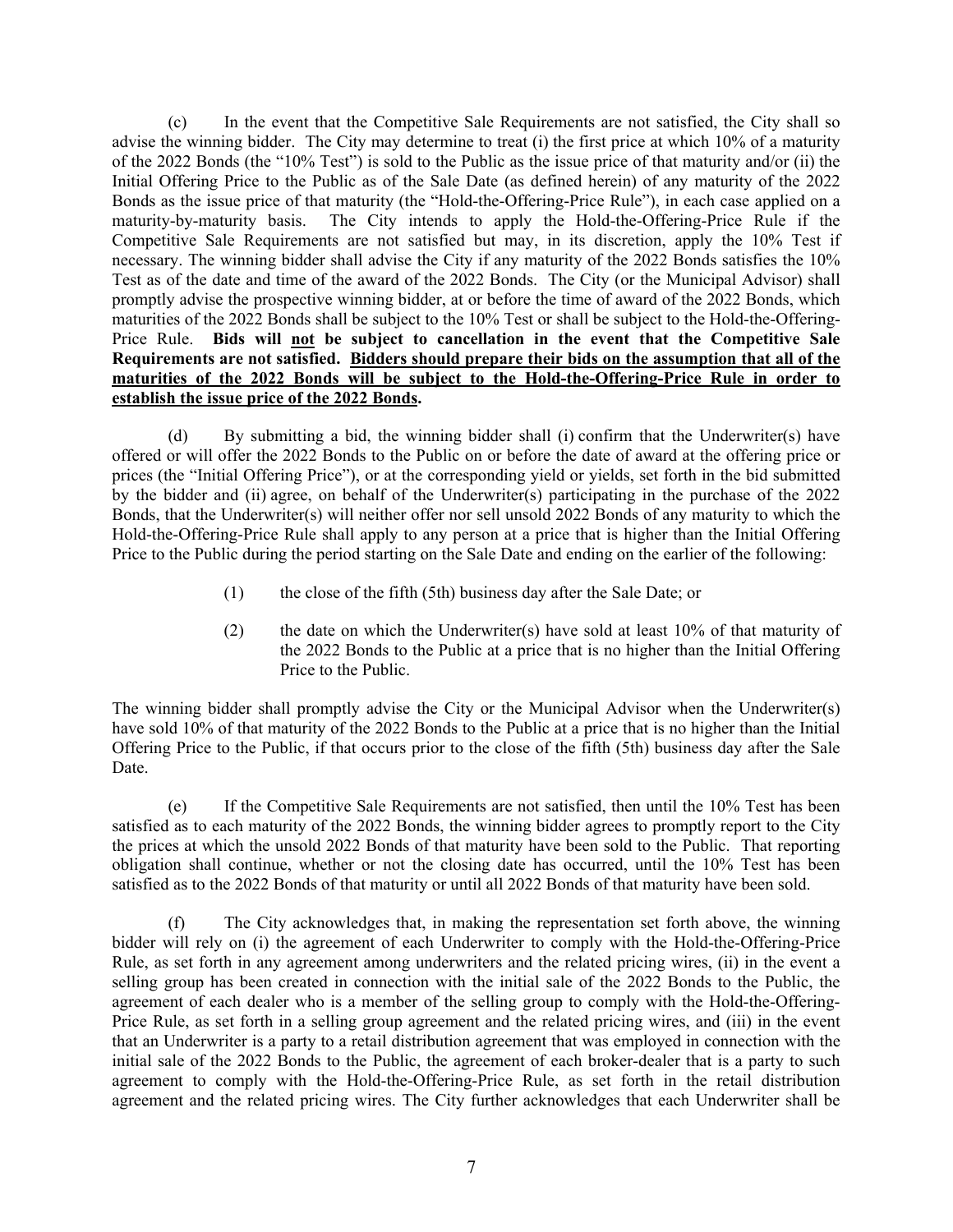solely liable for its failure to comply with its agreement regarding the Hold-the-Offering-Price Rule and that no Underwriter shall be liable for the failure of any other Underwriter, or of any dealer who is a member of a selling group, or of any broker-dealer that is a party to a retail distribution agreement to comply with its corresponding agreement regarding the Hold-the-Offering-Price Rule as applicable to the 2022 Bonds.

(g) By submitting a bid, each bidder confirms that: (i) any agreement among underwriters, any selling group agreement and each retail distribution agreement (to which the bidder is a party) relating to the initial sale of the 2022 Bonds to the Public, together with the related pricing wires, contains or will contain language obligating each Underwriter, each dealer who is a member of the selling group, and each broker-dealer that is a party to such retail distribution agreement, as applicable, to (A) report the prices at which it sells to the Public the unsold 2022 Bonds of each maturity allotted to it until it is notified by the winning bidder that either the 10% Test has been satisfied as to the 2022 Bonds of that maturity or all 2022 Bonds of that maturity have been sold to the Public and (B) comply with the Holdthe-Offering-Price Rule, if applicable, in each case if and for so long as directed by the winning bidder and as set forth in the related pricing wires; and (ii) any agreement among underwriters relating to the initial sale of the 2022 Bonds to the Public, together with the related pricing wires, contains or will contain language obligating each Underwriter that is a party to a retail distribution agreement to be employed in connection with the initial sale of the 2022 Bonds to the Public to require each broker-dealer that is a party to such retail distribution agreement to (A) report the prices at which it sells to the Public the unsold 2022 Bonds of each maturity allotted to it until it is notified by the winning bidder or such Underwriter that either the 10% Test has been satisfied as to the 2022 Bonds of that maturity or all 2022 Bonds of that maturity have been sold to the Public and (B) comply with the Hold-the-Offering-Price Rule, if applicable, in each case if and for so long as directed by the winning bidder or such Underwriter and as set forth in the related pricing wires.

(h) Sales of any 2022 Bonds to any person that is a Related Party (as defined herein) to an Underwriter shall not constitute sales to the Public for purposes of this Notice of Bond Sale. Further, for purposes of this Notice of Bond Sale:

- (i) "Public" means any person other than an Underwriter or a Related Party,
- (ii) "Underwriter" means (A) any person that agrees pursuant to a written contract with the City (or with the lead Underwriter to form an underwriting syndicate) to participate in the initial sale of the 2022 Bonds to the Public and (B) any person that agrees pursuant to a written contract directly or indirectly with a person described in clause (A) to participate in the initial sale of the 2022 Bonds to the Public (including a member of a selling group or a party to a retail distribution agreement participating in the initial sale of the 2022 Bonds to the Public),
- (iii) a purchaser of any of the 2022 Bonds is a "Related Party" to an Underwriter if the Underwriter and the purchaser are subject, directly or indirectly, to (i) at least 50% common ownership of the voting power or the total value of their stock, if both entities are corporations (including direct ownership by one corporation of another), (ii) more than 50% common ownership of their capital interests or profits interests, if both entities are partnerships (including direct ownership by one partnership of another), or (iii) more than 50% common ownership of the value of the outstanding stock of the corporation or the capital interests or profit interests of the partnership, as applicable, if one entity is a corporation and the other entity is a partnership (including direct ownership of the applicable stock or interests by one entity of the other), and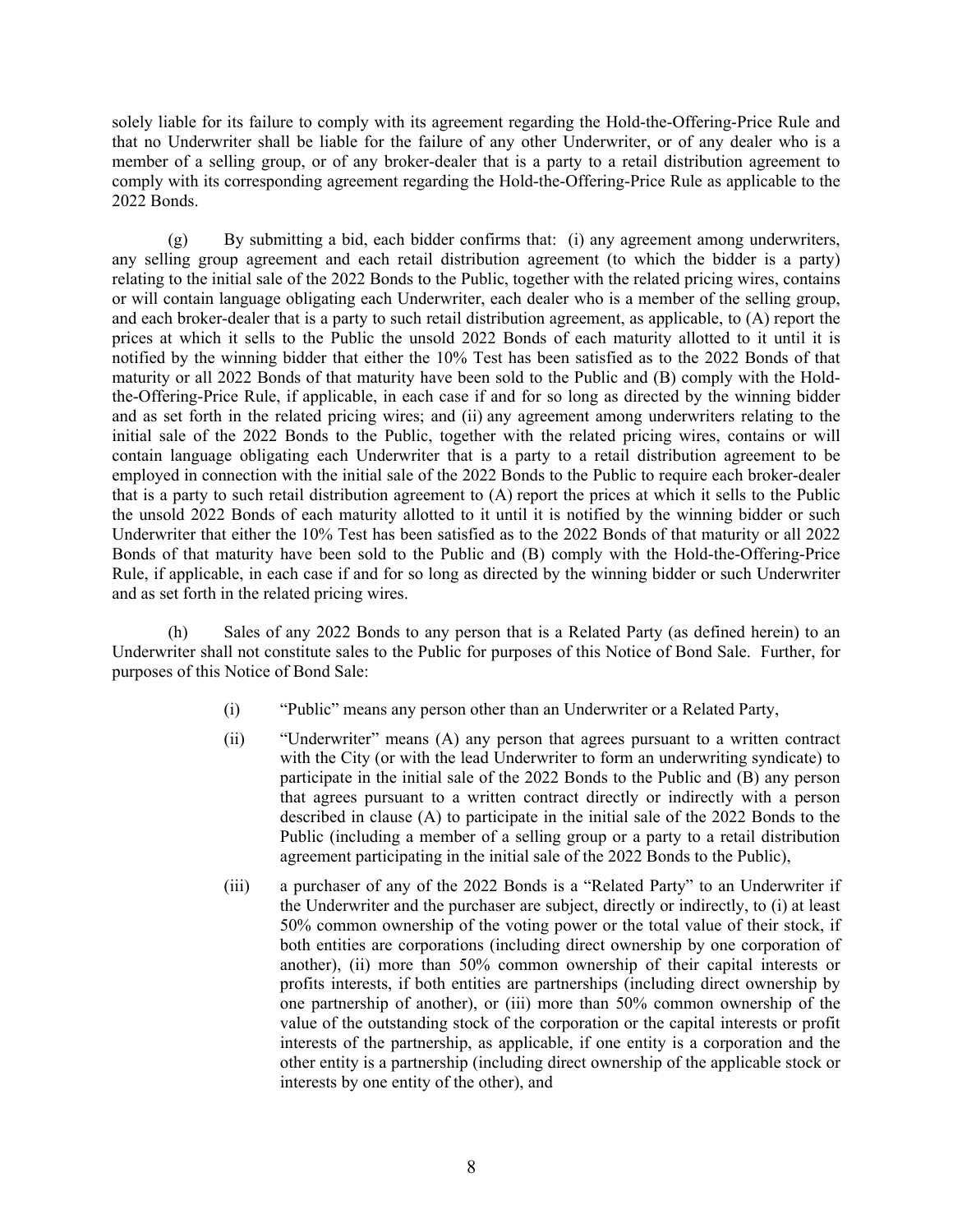(iv) "Sale Date" means the date that the 2022 Bonds are awarded by the City to the winning bidder.

## **Failure to provide the reoffering prices and yields, and to certify the same in a form satisfactory to Bond Counsel, may result in cancellation of the sale and/or forfeiture of the winning bidder's good faith deposit**.

*Official Statement*. The Preliminary Official Statement, dated on or about May 6, 2022, and the information contained therein has been deemed final by the City as of its date within the meaning of Rule 15c2-12 of the Securities and Exchange Commission ("Rule 15c2-12") with permitted omissions, but is subject to change without notice and to completion or amendment in the Final Official Statement in final form (the "Final Official Statement" or the "Official Statement"). The Notice of Bond Sale and the Preliminary Official Statement may be viewed and downloaded at www.meritos.com and at www.idealprospectus.com or a physical copy may be obtained by contacting the City's Municipal Advisor. See "—Information" below.

The City, at its expense, will make available to the winning bidder, within seven (7) business days after the award of the sale of the 2022 Bonds, up to 10 physical copies of the Final Official Statement, and additional copies of the Final Official Statement may be provided at the winning bidder's expense. The winning bidder must cooperate in providing the information required to complete the Final Official Statement. The City will also provide the Final Official Statement to the winning bidder in electronic form.

The winning bidder shall comply with the requirements of Rule 15c2-12 and the rules of the Municipal Securities Rulemaking Board.

*Continuing Disclosure Undertaking*. Pursuant to Rule 15c2-12, the City has covenanted to provide, in a timely manner, to the municipal securities information repository at http://emma.msrb.org notice of the occurrence of specified events and to provide certain financial information on an annual basis as more fully set forth in the Preliminary Official Statement. Reference is made to the Preliminary Official Statement for a more complete description of the City's continuing disclosure obligations.

*State Securities Laws.* The City has taken no action to qualify the offer or sale of the 2022 Bonds under the securities laws of any state. Should any such qualification be necessary, the City agrees to cooperate with the winning bidder in such matters, provided that the City reserves the right not to consent to service of process outside its boundaries and expenses related to any such qualification shall be the responsibility of the winning bidder.

*CUSIP Numbers*. CUSIP numbers will be issued and printed on the 2022 Bonds. Any error or omission in printing such numbers on the 2022 Bonds will not constitute cause for the winning bidder to refuse delivery of any 2022 Bond. All expenses in relation to obtaining the CUSIP numbers and printing of the CUSIP numbers on the 2022 Bonds shall be paid for by the winning bidder.

*Legal Opinion, 2022 Bonds and Transcript*. The validity and enforceability of the 2022 Bonds will be approved by the City's Bond Counsel: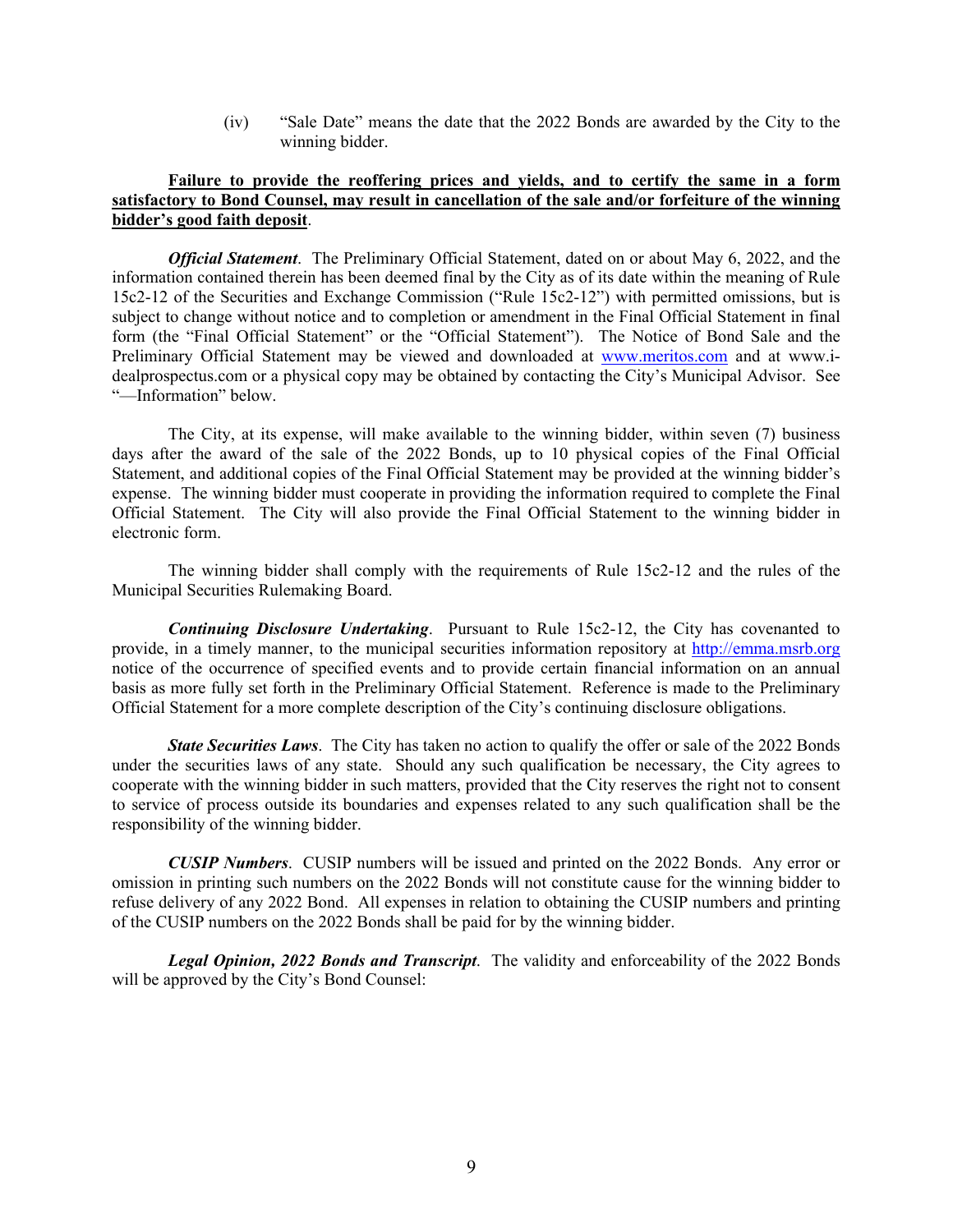Kutak Rock LLP 1801 California Street Suite 3000 Denver, Colorado 80202 (303) 297-2400 FAX: (303) 292-7799 www.kutakrock.com

The purchaser of the 2022 Bonds will receive a certified transcript of legal proceedings which will include, among other items:

(a) a certificate of the City to the effect that, as of its date, the Preliminary Official Statement was deemed final within the meaning of Rule 15c2-12, except for the omissions permitted under Rule 15c2-12;

(b) a certificate executed by officials of the City to the effect that there is no litigation pending or, to their knowledge, threatened affecting the validity of the 2022 Bonds as of the date of their delivery;

(c) a certificate of the City to the effect that, as of the date of the Official Statement and at all times to and including the date of delivery of the 2022 Bonds, the Official Statement did not contain any untrue statement of a material fact or omit any statement of a material fact necessary to make the statements therein, in the light of the circumstances under which they were made, not misleading; and

(d) the letter dated the date of the delivery of the 2022 Bonds, of Butler Snow LLP, Special Counsel to the City, addressed to the City but not to the purchaser of the 2022 Bonds, to the effect that although they have made no independent investigation or verification of the correctness and completeness of the information included in the Official Statement, nothing that came to their attention in rendering legal services in connection with the preparation of the Official Statement causes them to believe that the Official Statement (excepting financial, demographic, economic and statistical information, any forecasts, estimates and assumptions, and any expressions of opinion, as to which they will express no belief), as of its date, contained any untrue statement of a material fact or omitted to state any material fact necessary to make the statements therein, in the light of the circumstances under which they were made, not misleading.

(e) the opinion of Kutak Rock LLP, Bond Counsel, in substantially the form set forth as Appendix E to the Preliminary Official Statement.

*Right To Modify or Amend Notice of Bond Sale*. The City reserves the right to modify or amend this Notice of Bond Sale and the Bid Form, prior to the bid date. If any modifications occur, supplemental information with respect to the 2022 Bonds will be communicated by posting on the PARITY website not later than 3:00 p.m. Mountain Time on the day preceding the day on which proposals may be submitted, and bidders shall bid upon the 2022 Bonds based upon the terms thereof set forth in this Notice of Bond Sale, as so modified by such supplemental information.

**Postponement of Sale.** The City reserves the right to postpone the date and time established for the receipt of bids. Any such postponement will be announced by posting on PARITY prior to commencement of the bidding. If any date and time fixed for the receipt of bids and the sale of the 2022 Bonds is postponed, an alternative sale date and time will be announced at least one business day prior to such alternative sale date. On any such alternative sale date and time, any bidder may submit bids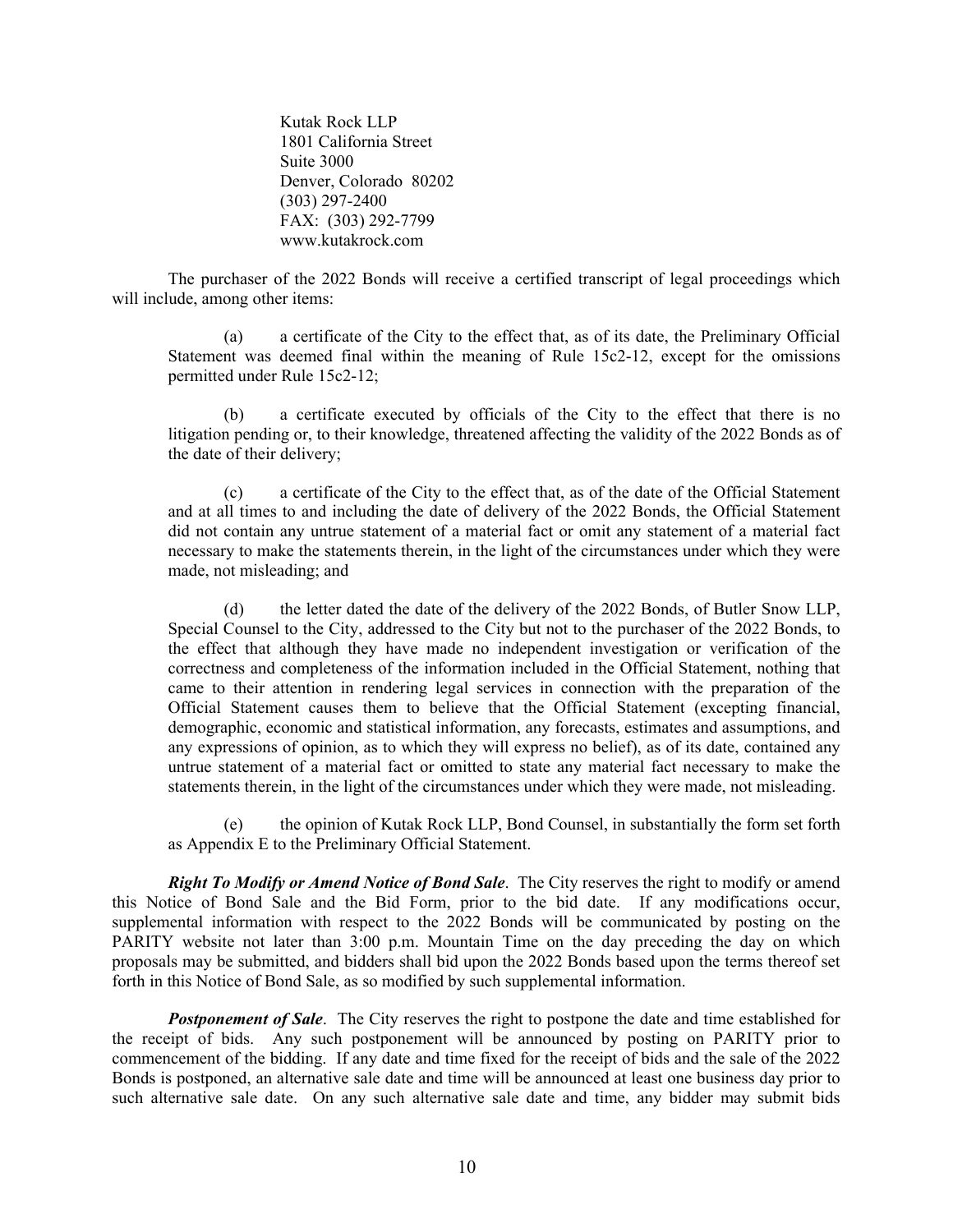electronically as described above for the purchase of the 2022 Bonds in conformity in all respects with the provision of this Notice of Bond Sale, except for the date and time of sale and except for any changes announced by posting on PARITY at the time the sale date and time are announced.

By order of the City Council of the City of Boulder, Colorado, dated this 6<sup>th</sup> day of May, 2022.

By */s/ Aaron Brockett*  Mayor, City of Boulder, Colorado

By */s/ Kara Skinner* 

 Interim Chief Financial Officer City of Boulder, Colorado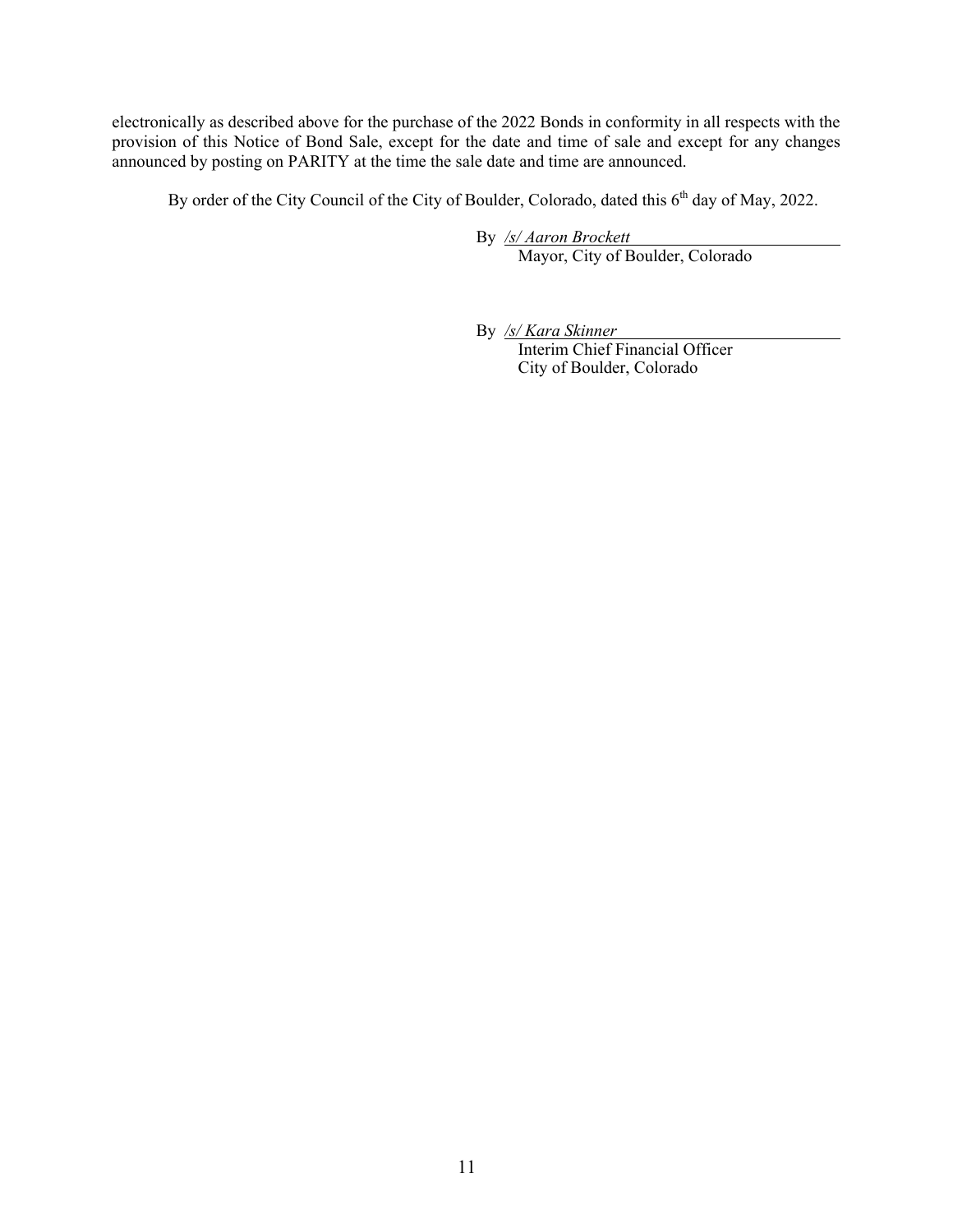# **APPENDIX A**

### **FORM OF ISSUE PRICE CERTIFICATE**

# **\$43,480,000\* CITY OF BOULDER, COLORADO (Acting through its Water Utility Enterprise and its Wastewater Utility Enterprise) WATER AND SEWER REVENUE BONDS SERIES 2022**

The undersigned, on behalf of [NAME OF UNDERWRITER] ("[SHORT NAME OF UNDERWRITER]"), hereby certifies as set forth below with respect to the sale of the above-captioned obligations (the "Series 2022 Bonds") by the City of Boulder, Colorado, acting by and through its Water Utility Enterprise and its Wastewater Utility Enterprise (the "City") [*Sections 1 and 2 and schedules to be adjusted in execution version as necessary if all of the requirements of a "competitive sale" are not satisfied.*]

### 1. *Reasonably Expected Initial Offering Price*.

(a) As of [THE SALE DATE], the reasonably expected initial offering prices of the Series 2022 Bonds to the Public by [SHORT NAME OF UNDERWRITER] are the prices listed in Schedule A (the "Expected Offering Prices"). The Expected Offering Prices are the prices for the Maturities of the Series 2022 Bonds used by [SHORT NAME OF UNDERWRITER] in formulating its bid to purchase the Series 2022 Bonds. Attached as Schedule B is a true and correct copy of the bid provided by [SHORT NAME OF UNDERWRITER] to purchase the Series 2022 Bonds.

 (b) [SHORT NAME OF UNDERWRITER] was not given the opportunity to review other bids prior to submitting its bid.

 (c) The bid submitted by [SHORT NAME OF UNDERWRITER] constituted a firm offer to purchase the Series 2022 Bonds.

## 2. *Defined Terms*.

 (a) "*Maturity*" means Series 2022 Bonds with the same credit and payment terms. Series 2022 Bonds with different maturity dates, or Series 2022 Bonds with the same maturity date but different stated interest rates, are treated as separate Maturities.

(b) "*Public*" means any person (including an individual, trust, estate, partnership, association, company, or corporation) other than an Underwriter or a related party to an Underwriter. The term "related party" for purposes of this certificate generally means any two or more persons who have greater than 50 percent common ownership, directly or indirectly.

 (c) "*Underwriter*" means (i) any person that agrees pursuant to a written contract with the City (or with the lead underwriter to form an underwriting syndicate) to participate in the initial sale of the Series 2022 Bonds to the Public, and (ii) any person that agrees pursuant to a written contract directly or indirectly with a person described in clause (i) of this paragraph to participate in the initial sale of the

<sup>\*</sup>Preliminary; subject to change.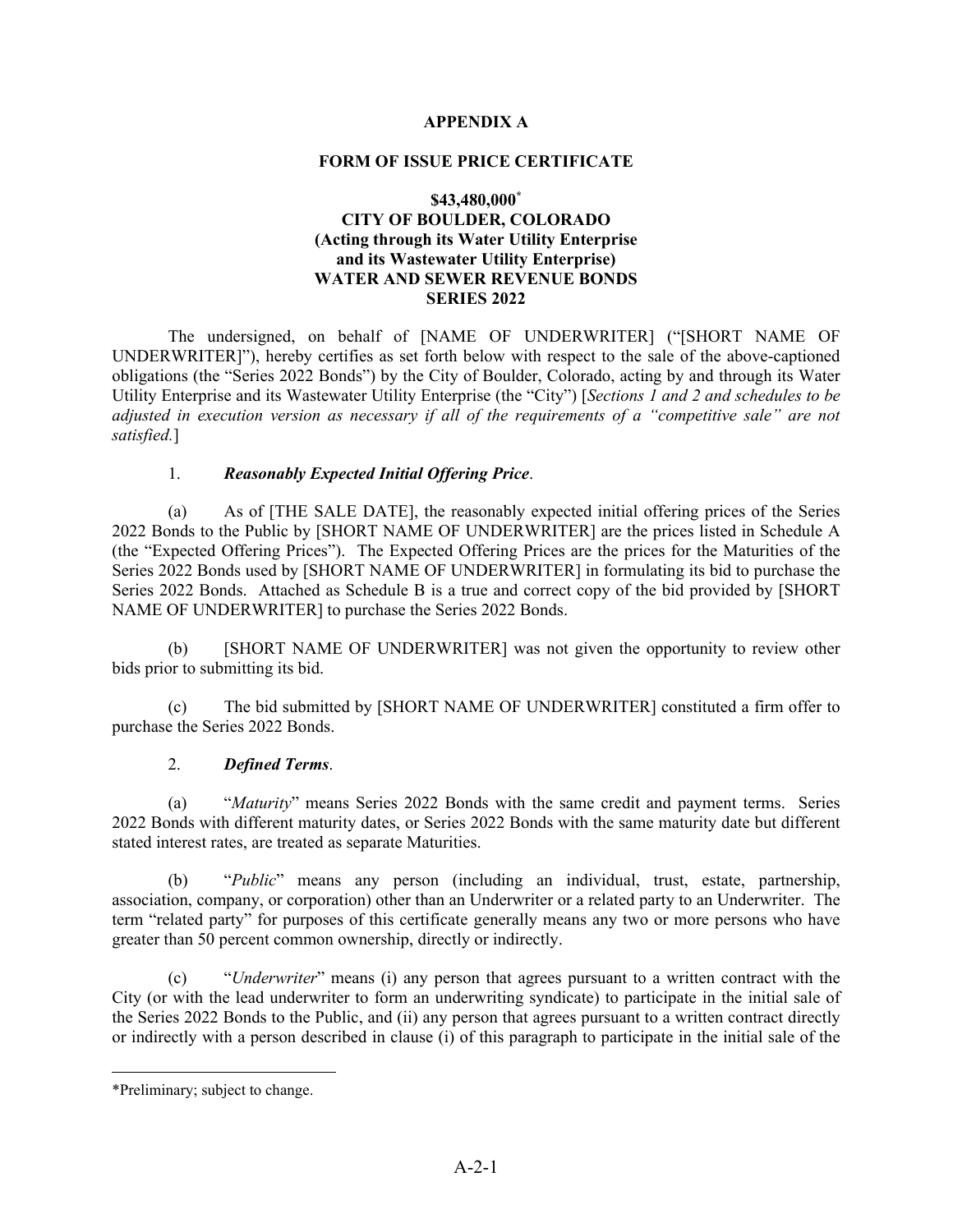Series 2022 Bonds to the Public (including a member of a selling group or a party to a retail distribution agreement participating in the initial sale of the Series 2022 Bonds to the Public).

The representations set forth in this certificate are limited to factual matters only. Nothing in this certificate represents [SHORT NAME OF UNDERWRITER]'s interpretation of any laws, including specifically Sections 103 and 148 of the Internal Revenue Code of 1986, as amended, and the Treasury Regulations thereunder. The undersigned understands that the foregoing information will be relied upon by the City with respect to certain of the representations set forth in the Tax Compliance Certificate and with respect to compliance with the federal income tax rules affecting the Series 2022 Bonds, and by Kutak Rock LLP in connection with rendering its opinion that the interest on the Series 2022 Bonds is excluded from gross income for federal income tax purposes, the preparation of the Internal Revenue Service Form 8038-G, and other federal income tax advice that it may give to the City from time to time relating to the Series 2022 Bonds.

IN WITNESS WHEREOF, the undersigned, on behalf of [SHORT NAME OF UNDERWRITER], has set his or her hand as of the date first written above.

[UNDERWRITER]

| By:    |  |  |
|--------|--|--|
| Name:  |  |  |
| Title: |  |  |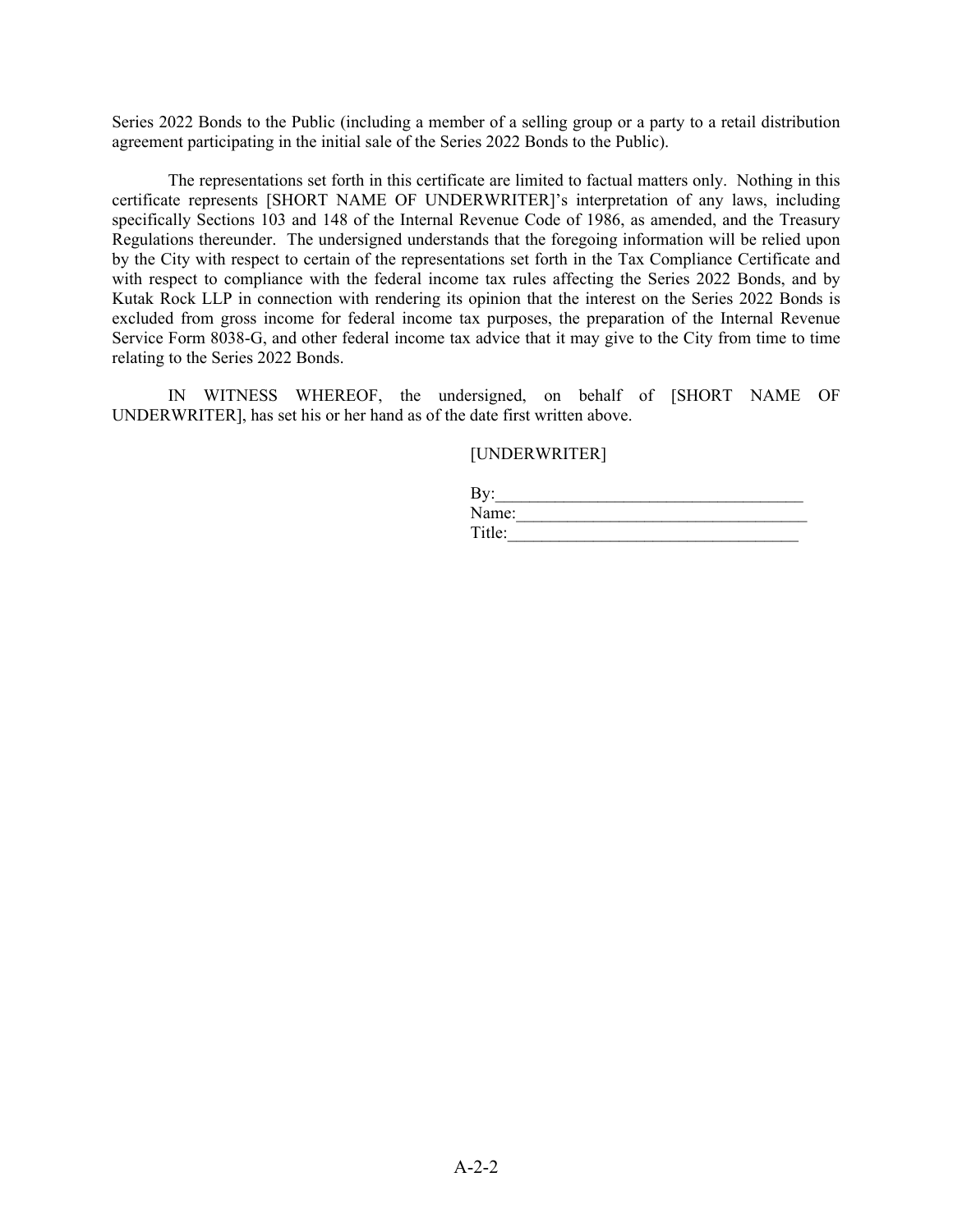# SCHEDULE A

# EXPECTED OFFERING PRICES

[ATTACH]